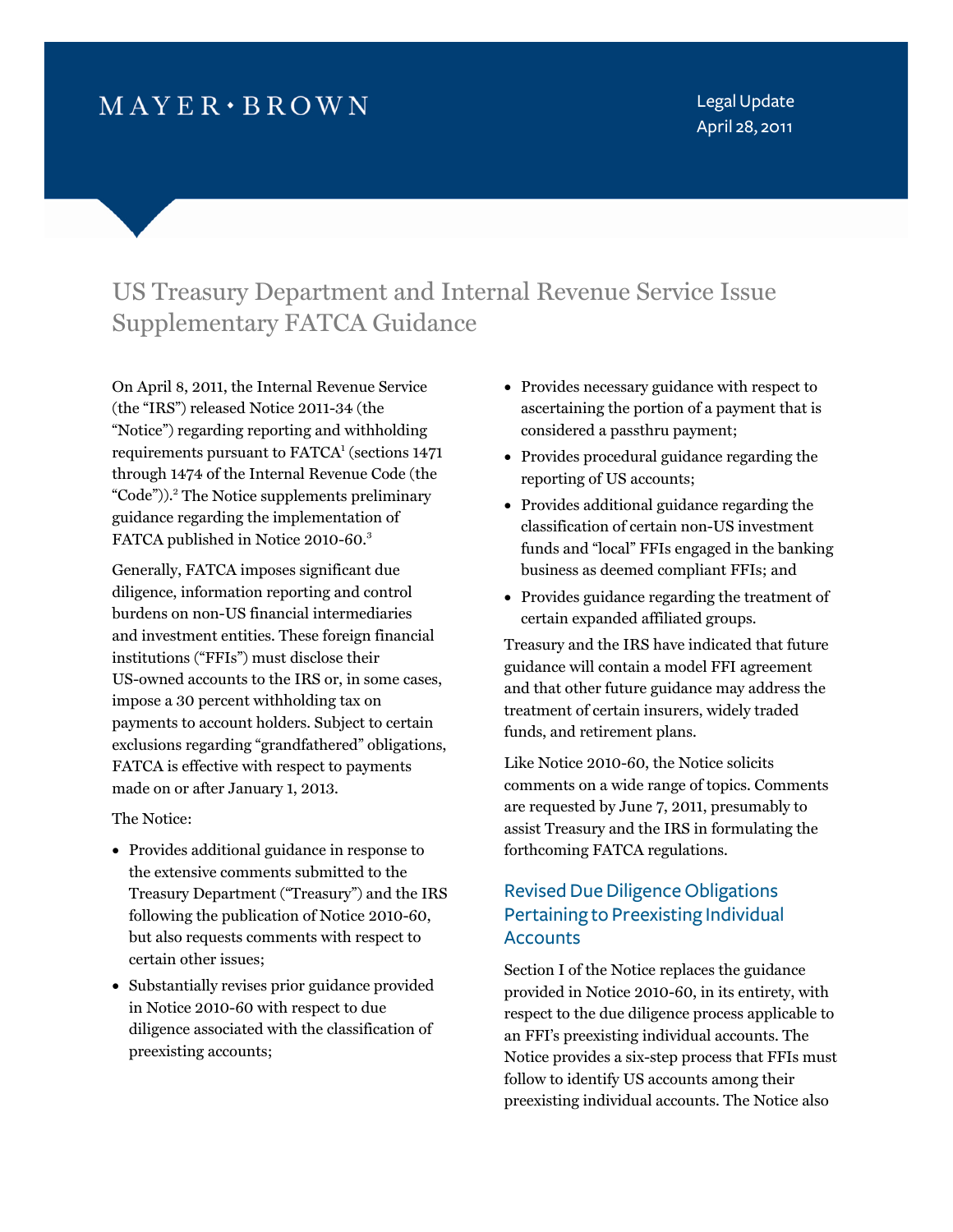contains procedures under which an FFI is permitted to self-certify that it has complied with the relevant procedures.

Regarding preexisting individual accounts, the Notice requires FFIs to determine whether the accounts are: US accounts, accounts of recalcitrant account holders ("recalcitrant accounts"), or accounts that are other than US accounts ("non-US accounts"). To make this determination the FFI may rely on documents it collects and those already in the account holder's files (and in the case of a private banking account, discussed below, information known to the relationship manager that services such account, whether or not such information is contained in the account holder's file) unless the FFI knows, or has reason to know, that the documentation is unreliable.

In addition, the FFI is required to treat all accounts maintained by the FFI or its affiliates that are associated with one another due to partial or complete common ownership as one account.<sup>4</sup> [Fo](#page-7-0)r purposes of conducting this review, accounts are aggregated only to the extent that an FFI or an affiliate of an affiliated group of FFIs shares such information between its affiliates or among its branches.

The Notice outlines a six-step inquiry for FFIs to use in order to isolate its pre-existing accounts into particular groups.

### DUE DILIGENCE PROCEDURES

### *Step 1: Identify Documented US Persons and Exclude Low Value Depository Accounts*

All account holders already documented as US persons for other purposes (e.g., for purposes of chapter 3 of the Code, section 6041 et seq. information reporting or backup withholding) will be treated as specified US persons and their accounts will be treated as US accounts. Unless the FFI otherwise elects, depository accounts of all natural persons (including documented US persons) that have a balance of less than \$50,000 will be treated as non-US accounts. Accordingly,

Step 1 should result in the disclosure of documented US persons that have securities or other custody accounts with an FFI, own any non-publicly traded debt or equity interest in an FFI, or have a depository account with an FFI, the balance of which exceeds \$50,000.

### *Step 2: Exclude Remaining Low Value Accounts*

All accounts that have a balance that does not exceed \$50,000, other than those accounts identified as US accounts in Step 1, will be considered non-US accounts. An FFI may elect not to apply this step. Accordingly, FFIs that do apply this step should be able to exclude a significant number of low-value accounts and focus their due diligence efforts on accounts identified in Steps 3 through 5.

## *Step 3: Extensive Due Diligence Imposed on Private Banking Accounts*

An FFI is required to perform certain enhanced due diligence with respect to "private banking" accounts that are not identified as US accounts under Step 1. The Notice defines a private banking account broadly to include certain banking relationships that are maintained by the FFI's "private banking department," which can include (i) the FFI's specialized wealth management or similar group, (ii) the FFI's banking group that focuses on serving individual, generally high net worth, clients, (iii) the FFI that is considered a private banking department pursuant to the applicable anti-money laundering or know-your-customer rules to which the FFI is subject, or (iv) the FFI's employees that (a) provide personalized services to clients and their families (including the provision of personalized investment advice not generally provided to account holders) or (b) gather certain information about a client's personal financial history in addition to the information ordinarily gathered with respect to an ordinary retail client.

Step 3 is likely to impose a significant burden on an FFI, particularly on the private banking relationship managers ("RMs") employed by the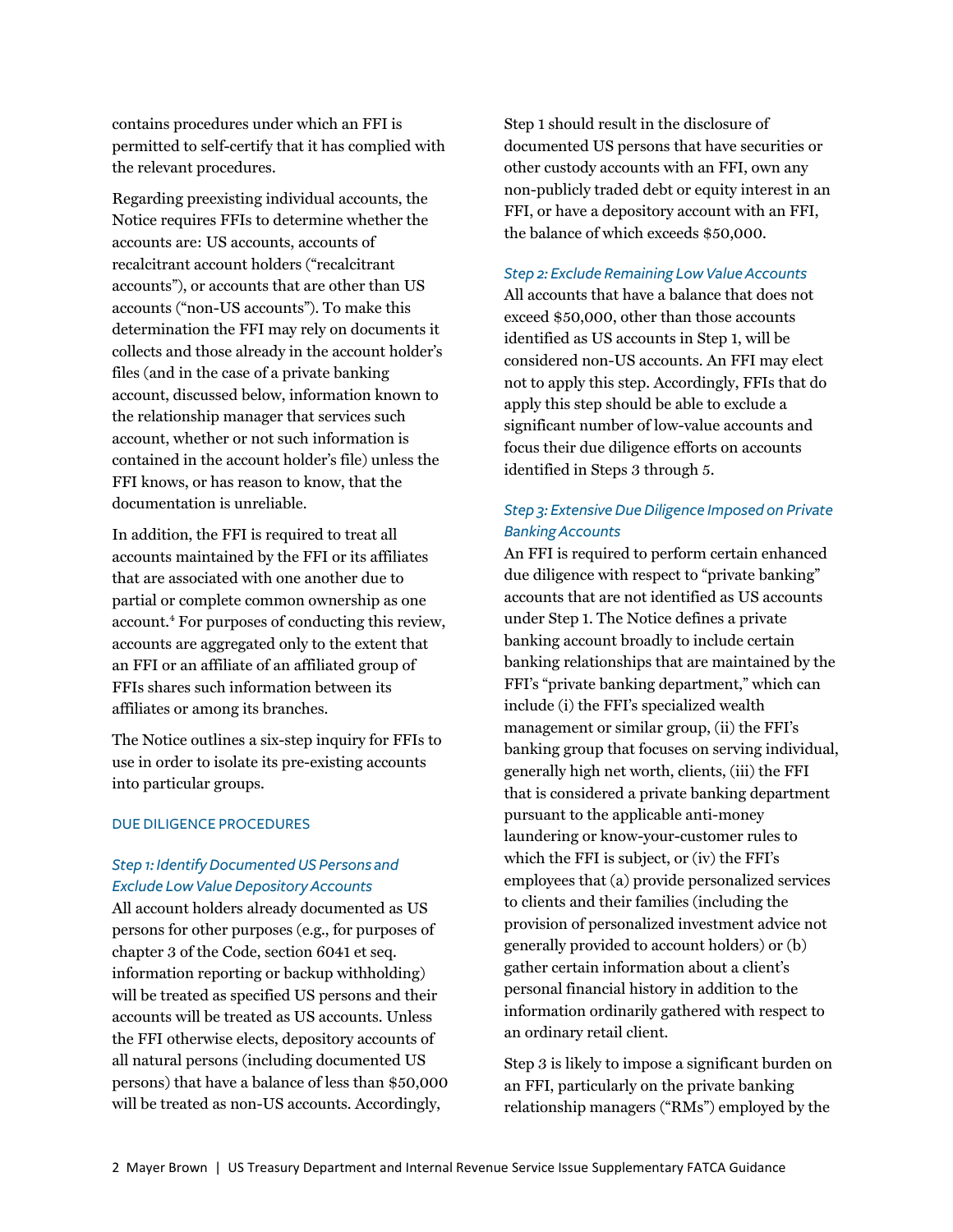FFI. The Notice requires the RM to conduct enhanced due diligence with respect to that RM's clients based on the information maintained within the client's account file as well as other information known to the RM that is not contained in the account file. In other words, the RM (and by extension the FFI) is required to conduct due diligence based on all information that is known to either the RM or the FFI, without regard to whether such information is contained within the client's account file.

The Notice requires the RM to perform a "diligent review" of the paper and electronic account files and other records for each client they serve, and identify each client (including any associated family members) who, to the best of the RM's knowledge, has "US indicia":

- US citizenship or lawful permanent residence status (i.e., possesses a "greencard");
- $\bullet$  A US birthplace;<sup>5</sup>
- A US residence address or US correspondence address (including a US post office box);
- Provided standing instructions to transfer funds to an account maintained in the United States;
- The FFI sends correspondence regularly to a US address, an "in care of" address or a "hold mail" address (outside the United States) that is the client's sole address; or
- Granted power of attorney or signatory authority to a person with a US address.

If the RM identifies any such client, the RM must then request a W-9 or a W-8BEN ("Certificate of Foreign Status of Beneficial Owner for United States Tax Withholding") from the client. If the client provides a W-8BEN, the client must also provide certain proof that supports the client's non-US status.<sup>6</sup> The due diligence required pursuant to Step 3 must be completed by the end of the first year the FFI's Agreement is in effect.

The above documentation must be obtained from a client if the RM later becomes aware that a client has any of the US indicia described above.

A client's failure to respond to a RM's request for documentation will result in the FFI including the account in its US account reporting or the FFI will be obligated to treat the account as a recalcitrant account.

# *Step 4: Electronic File Search to Test for US Indicia in non-Private Banking Accounts Valued Less than \$500,000*

Step 4 imposes a due diligence regime that effectively tests for the same indicia required in the private banking context; however, the search is based on electronic records maintained in a searchable format and does not require conducting a manual search or probing the knowledge of bank personnel.<sup>7</sup>

For purposes of the due diligence required in Step 4 of the Notice, an electronic records search means conducting a search of the information that the FFI maintains in its tax reporting files, customer master files, or similar files, which are stored in a searchable electronic database. As in Step 3 above, if the account has US indicia, the FFI must request certain documentation to establish whether the account is a US account as outlined above; however, the Step 4 test utilizes a slightly different list of US indicia than what is used in Step 3.

### *Step 5: Enhanced Due Diligence for High Value Accounts*

Step 5 requires enhanced due diligence for accounts of \$500,000 or more that were not identified in Steps 1 through 4. For these accounts, the FFI must perform a "diligent review" of the account files associated with the account. If US indicia (as listed in Step 4) are found, the FFI must obtain the appropriate documentation (as described above in Step 4) within two years of the FFI Agreement's effective date. Presumably, a diligent review is similar to the review described in Step 3; requiring an RM to review paper, electronic account files and other records. It is unclear if a diligent review for these purposes requires the FFIs to assess their employees' knowledge of the account holders.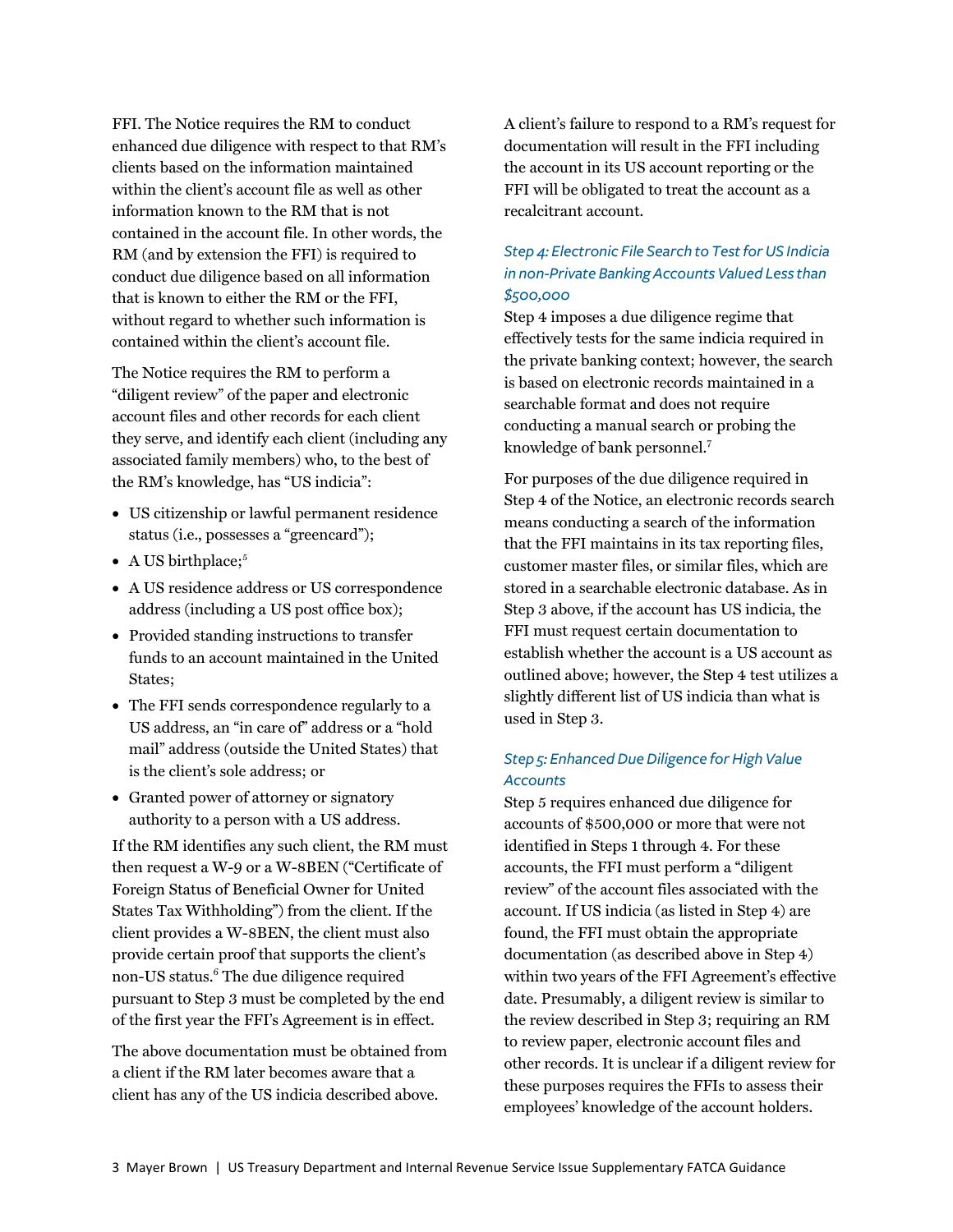### *Step 6: Annual Retesting for High Value Accounts*

Step 6 requires the FFI to retest annually beginning the third year after the FFI Agreement's effective date. Retesting involves applying Step 5 to all preexisting individual accounts that would have met the \$500,000 threshold if they had been tested on the last day of the year.

### **CERTIFICATIONS**

In lieu of audit procedures, the IRS intends that the FFI's chief compliance officer will certify that the FFI has accomplished the due diligence review required pursuant to the Notice. The due diligence review and associated certification of Steps 1 through 3 must be made within one year after the effective date of the FFI Agreement. The remaining steps must be completed, and the associated certification made, within two years after the effective date of the FFI agreement.

More importantly, the FFI's chief compliance officer must also certify that between April 9, 2011 (the publication date of the Notice) and the effective date of the FFI Agreement, FFI personnel did not engage in any activity, or have any formal or informal policies and procedures in place, directing, encouraging, or assisting account holders with respect to strategies for avoiding identification of their accounts as US accounts. This broad prohibition is likely to raise industry concerns and require the IRS to clarify specifically what type of conduct is prohibited (e.g., prohibit the exiting of US accounts prior to the effective date of the FFI Agreement).

Finally, the chief compliance officer is required to certify that as of the FFI Agreement's effective date, the FFI had written policies and procedures in place that prohibit its employees from advising US account holders on to how to avoid having their US accounts identified.

### **COMMENTS**

The Notice requests comments with respect to the private bank test (Step 3); it particularly requests comments that would increase the

likelihood that enhanced due diligence would only apply to private banking clients and other high new worth accounts. However, comments are also requested to assist in clarifying the definition of a private banking account to reduce the number of accounts that would be subject to Step 5's high value account test.

The IRS is also considering whether to expand Step 3's due diligence to other types of accounts the FFI maintains, in particular to other preexisting accounts outside the private banking context, including certain insurance policies.

### Passthru Payment Rules

#### IN GENERAL

Section II of the Notice provides guidance on the term "passthru payment" for purposes of chapter 4 of the Code. Generally, a participating FFI is required to deduct and withhold a tax equal to 30 percent of any passthru payment made to a recalcitrant account holder or nonparticipating FFI.<sup>8</sup> A "passthru payment" is defined as any withholdable payment or payment to the extent attributable to a withholdable payme[nt.9 Th](#page-7-0)e Notice provides guidance on determining whether a payment is attributable to a withholdable payment in the context of a payment made by an FFI with respect to its own non-publicly traded securities (e.g., generally in the context of a fund) or a payment made to an FFI that holds investments for a client as a custodian.

Commentators requested that Treasury and the IRS define passthru payments narrowly, such that only payments directly traceable to a withholdable payment would be considered a passthru payment. Treasury and the IRS rejected this test because it would permit investors to avoid FATCA's withholding tax by directly investing in an FFI "blocker entity" that invests in an FFI that derives US source income. Instead, Treasury and the IRS implemented procedures that are remarkably complex, and which may be difficult to administer.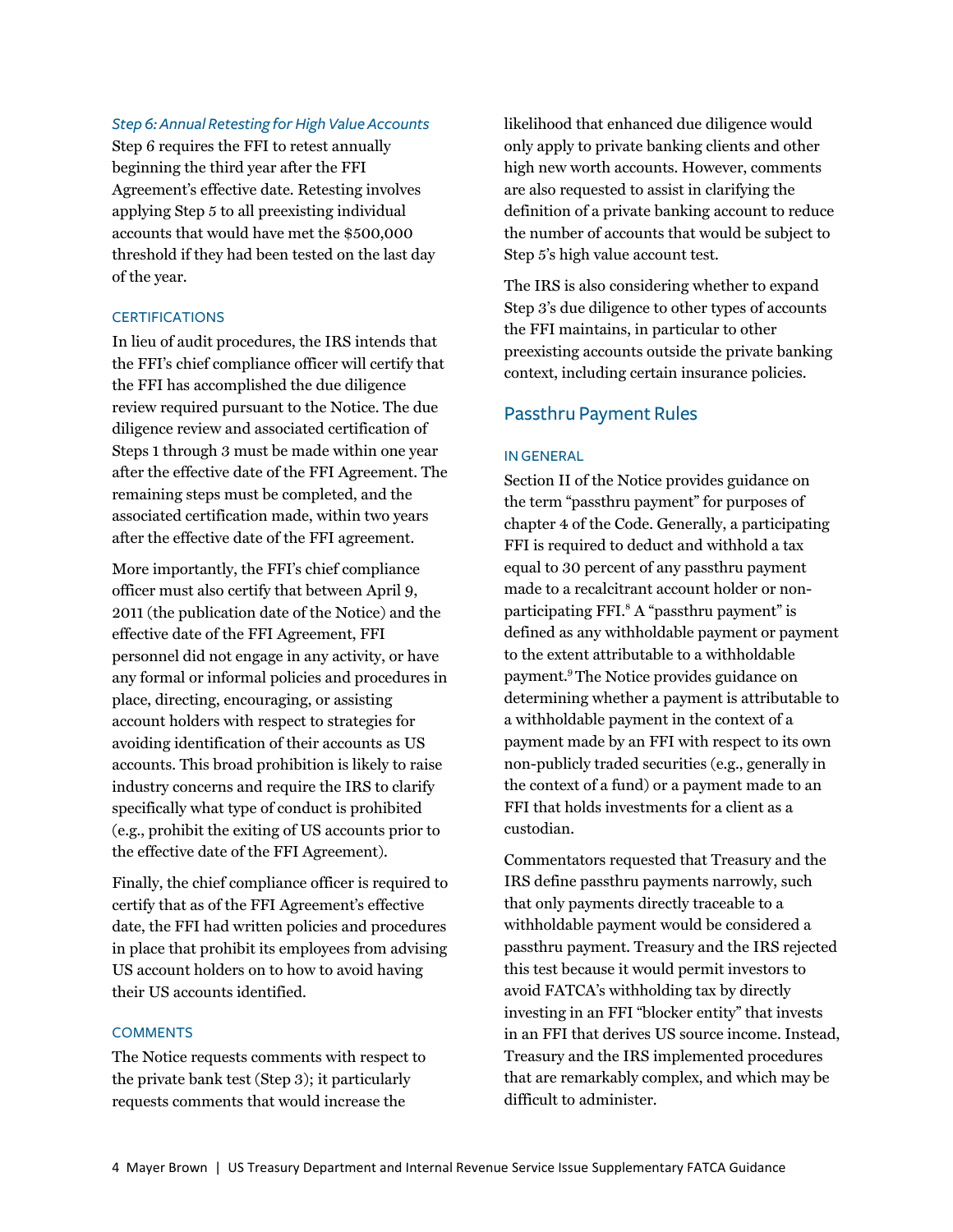As a general matter, the passthru payment rules have the effect of resourcing non-US source income paid by an FFI that is a non-US investment fund to its investors (or, in the case of an FFI that holds assets as a custodian, paid by such FFI to the account holder) such that it would be treated as US source income subject to FATCA's withholding tax in proportion to the socalled passthru payment percentage ("PP%") of the FFI.

As a general matter, the PP% is the ratio of the FFI's "US assets" to its "total asset[s."10 T](#page-7-0)he PP% must be determined quarterly and made publically available[.11 I](#page-7-0)f a participating, or deemed compliant, FFI fails to timely calculate or publish its PP%, the PP% is deemed to be 100 percent, resulting in the entire payment being treated as subject to FATCA withholding ta[x.12 A](#page-7-0)n anti-abuse rule prohibits an FFI from selling assets prior to the quarterly testing date and re-acquiring the same assets immediately following the testing date.

Regarding the calculation of the PP%, many implementation details need to be worked through such that FFIs and others that may be required to calculate the PP% do so consistent[ly.13 Th](#page-7-0)is includes using consistent accounting methods and criteria for including assets. The Notice requests comments as to whether alternative methods are more appropriate and administrable under particular circumstances.

The Notice also requests comments on possible exemptions from the definition of passthru payment that would be consistent with the policy goals of the passthru payment rule, but also reasonable in light of the potential burden to FFIs.

### CUSTODIAL PAYMENTS

The Notice defines the term "custodial payment" as a payment with respect to which an FFI acts as a custodian, broker, nominee, or otherwise as an agent for another person. In a case where an FFI receives a custodial payment (the "FFI

custodian"), the FFI custodian may be required to treat the payment as a passthru payment (i) to the extent that the payment is a withholdable payment that is paid to the FFI custodian that is obligated to be credited to the account of a recalcitrant account holder or nonparticipating FFI, or (ii) if the payment is made with respect to an interest or instrument issued by another FFI (the "issuer FFI"). Where the payment is a withholdable payment in the hands of the FFI custodian, the FFI custodian must apply the FATCA withholding tax at a 30 percent rate unless tax was withheld by another withholding agent. On the other hand, in the case where the payment is made by an issuer FFI, the FFI custodian would be obligated to treat the payment as a passthru payment by reference to the PP% of the issuer FFI (and not by reference to its own PP%).

The notice provides examples of the operation of this rule. Where the custodial payment is, itself, a withholdable payment—such as dividends paid with respect to stock of a US corporation—the custodial FFI must treat the dividend payment as a passthru payment when credited to the account of a recalcitrant account holder. Similarly, where a broker that is an FFI holds, as custodian for a recalcitrant account holder, an interest in an FFI that is an investment fund, payments made with respect to the interest in the FFI investment fund will be treated as a passthru payment and tax would be withheld subject to the PP% of the FFI investment fund. Payments made by nonfinancial foreign entities to an FFI custodian should not be treated as a passthru payment to the extent that such a payment does not constitute a withholdable payment.

### OTHER PAYMENTS

In the case of any payment by an FFI other than a custodial payment, the portion of such payment treated as a passthru payment would be made by reference to the PP% of the payor FFI. Accordingly, an FFI that makes a payment with respect to its own non-publicly traded stock or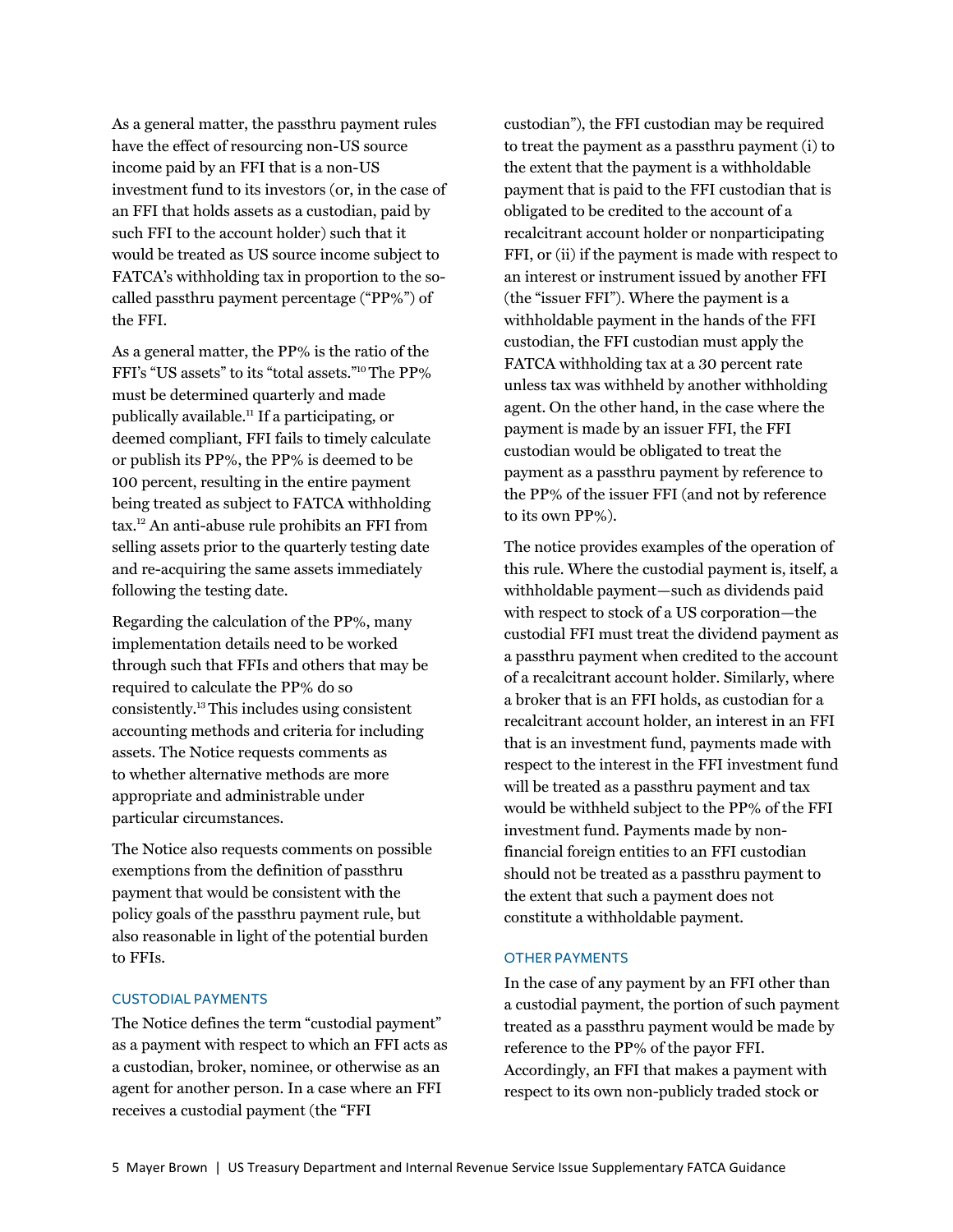debt would be obligated to apply its own PP% to determine the portion of its payment that constitutes a passthru payment in the hands of a recalcitrant account holder or nonparticipating FFI.

## Deemed-Complaint Status

Section III of the Notice provides procedural guidance regarding obtaining deemed compliant FFI status and expands the categories of FFIs that will be considered deemed compliant FFIs pursuant to section 1471(b)(2).

In order to qualify as a deemed-compliant FFI, the FFI will be required to (i) apply for such status with the IRS, (ii) obtain an FFI identification number ("FFI-EIN") that identifies it as a deemed-compliant FFI, and (iii) certify every three years that it meets the requirements for such status. It is possible that the IRS may provide additional substantive or verification procedures that are intended to ensure that a deemed-compliant FFI appropriately qualifies for such status.

The Notice provides two safe harbors for "local" FFIs that may qualify for deemed-complaint FFI status. These safe harbors would only apply where the FFI does not conduct any operations outside of its country of organization and does not solicit customers outside of its country of organization; they therefore may be of limited practical use, unless the bank is truly local. Recently, Treasury and IRS personnel have informally stated that these requirements may be further modified.

The Notice also provides guidance regarding certain investment vehicles that will qualify as deemed compliant FFIs. A collective investment vehicle will be considered to be a deemedcompliant FFI if (i) all direct holders of record are either participating FFIs or deemedcompliant FFIs, (ii) the collective investment vehicle prohibits the acquisition of interests in the vehicle by any person that is not a participating FFI, a deemed-compliant FFI or an

entity exempt from FATCA, and (iii) the vehicle certifies that any PP% that it calculates and publishes will be done in accordance with the rules of the Notice.

Treasury and the IRS are continuing to consider whether other investment vehicles, the interests of which are regularly traded on an established securities market (e.g., exchange traded funds) could be considered deemed compliant. Treasury and the IRS have suggested that a publicly traded fund that does not maintain financial accounts to which FATCA withholding tax could apply, would nevertheless be obligated to enter into an FFI agreement with the IRS (or satisfy the procedures to obtain deemed complaint FFIs status), publish its PP%, and be obligated to withhold on any passthru payments it makes to non-participating FFIs. Forthcoming guidance will provide when certain foreign retirement plans or retirement accounts may be deemed compliant.

# Reporting on US Accounts

Section IV of the Notice provides guidance with respect to US accounts which modifies the proposed FFI reporting requirements previously outlined in Notice 2010-60. Notice 2010-60 required an FFI that chose to conduct account balance reporting, to report to the IRS the highest month-end account balance during the year for US deposit and custodial accounts. In addition, the FFI was required, upon request, to provide additional documents related to the balance amounts (e.g. copies of account statements, including monthly or quarterly balances and daily receipts and withdrawals).

Commentators noted that many of these records were not maintained by FFIs such that significant costs would need to be incurred in order to comply. Based on these comments the Notice states that forthcoming guidance is intended to clarify that the account balance reporting requirements will be limited to yearend account balances or values as determined for purposes of reporting to the account holder.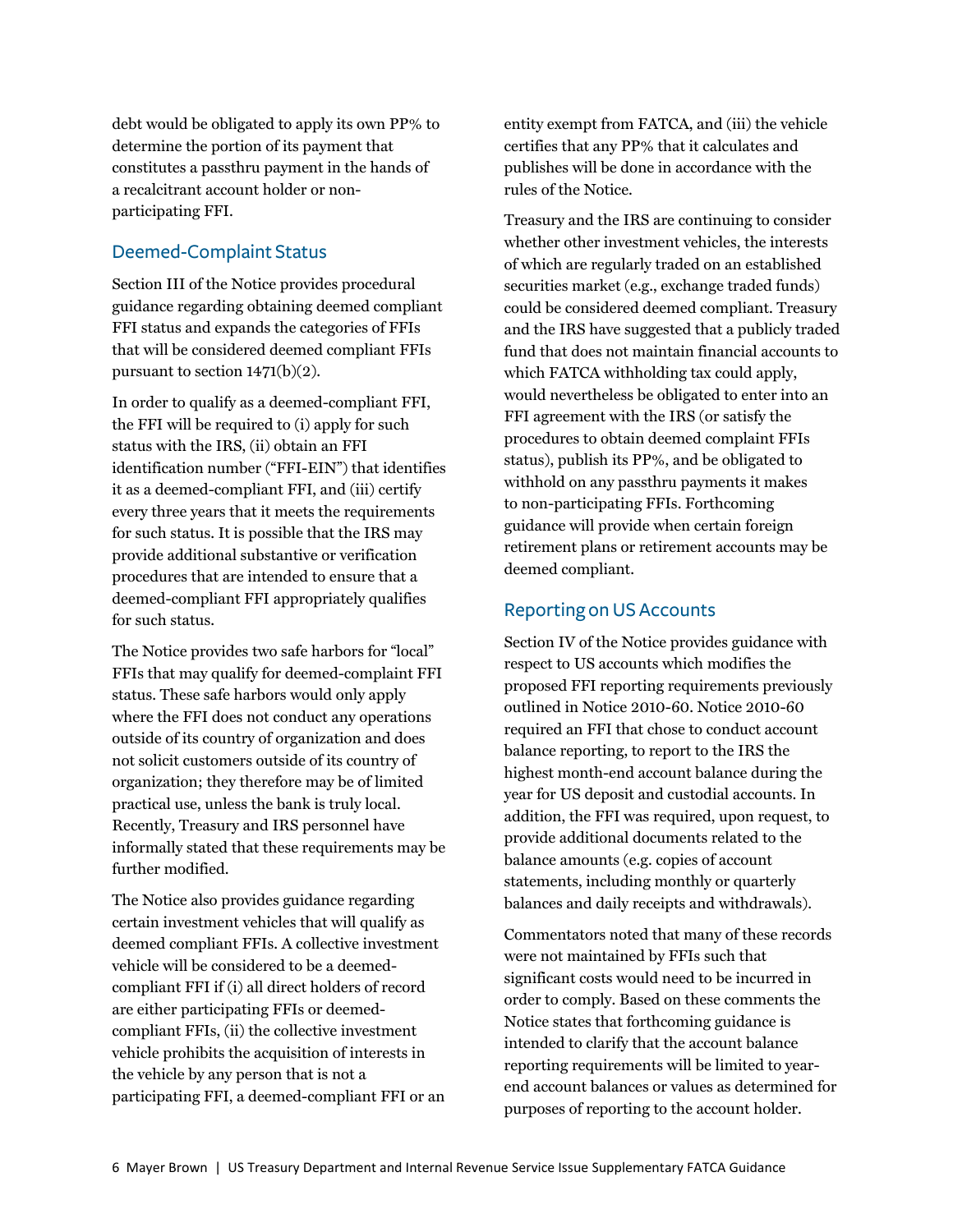In light of comments suggesting ways to ease the burden regarding the reporting of gross receipts and gross withdrawals made to and from US accounts, the Notice states that regulations will provide for annual reporting of (i) the gross amount of dividends, interest or other income paid or credited to the account and (ii) the gross proceeds from the sale or redemption of property paid or credited to the account with respect to which the FFI acted as a custodian, broker, nominee or agent for the account holder. The FFI must choose a method to determine the amount and character of the payments and apply the method consistently for all account holders. The Notice also specifies that guidance will provide that FFI's that are non-US payors will not have to report cost basis information with respect to their US accounts.

## Qualified Intermediaries

Section V of the Notice provides that those FFIs that are also qualified intermediaries ("QIs") will have their QI Agreements modified such that they will be deemed to have entered into an FFI Agreement as of January 1, 2013. Accordingly, a QI will be treated as a participating FFI, unless the QI applies for deemed-compliant FFI status and complies with the procedures associated with such status. Treasury and the IRS intend to issue future guidance that will harmonize a QI's obligations pursuant to chapter 3 (nonresident alien withholding) and chapter 4 (FATCA) of the Code.

# Expanded Affiliated Groups

Section VI provides guidance regarding section 1471's application to expanded affiliated groups of FFIs ("FFI Group") under section 1471(e).<sup>14</sup> The Notice states that Treasury and the IRS intend to issue regulations under section 1471(e) that would require each FFI affiliate in an FFI Group to be a participating FFI or a deemedcompliant FFI. Treasury and IRS continue to study whether and under what conditions it may be possible to allow an FFI Group to include one or more non-participating FFI affiliates.

Pursuant to this rule, an FFI Group may determine which of its affiliates will become participating FFIs. Accordingly, an FFI Group may begin to consider strategies to mitigate group-wide risks associated with FATCA by focusing due diligence burdens on affiliates that have US accounts, and by minimizing burdens with respect to those affiliates that do not have such accounts.

In order to minimize US securities law risks associated with providing securities brokerage and/or advisory services to US persons, FFI Groups may also consider whether participating FFIs might benefit from, or warrant, US registration (e.g., as an investment adviser registered with the US Securities and Exchange Commission), particularly in light of restrictive changes being made to previously available registration exemptions by the Dodd-Frank Act. Similarly, FFIs offering non-securities services (e.g., brokering trades in foreign currency futures) to US persons should consider the potential application of other US financial services regulations.

The Notice also permits each participating FFI within an FFI Group to be responsible for its own due diligence and compliance pursuant to its own FFI Agreement. However, the Notice also provides that an FFI Group may designate a single affiliate FFI to act as "lead" FFI to coordinate compliance among FFI affiliates within the FFI Group and to serve as the IRS's point of contact for the FFI Group. Similarly, the Notice also suggests that a single affiliate within the FFI Group could assume an active compliance role for one or more FFI affiliates within the affiliated group.

### Effective Date

Section VII of the Notice specifies that FFI Agreements will become effective on the later of: (i) the date they are executed or (ii) the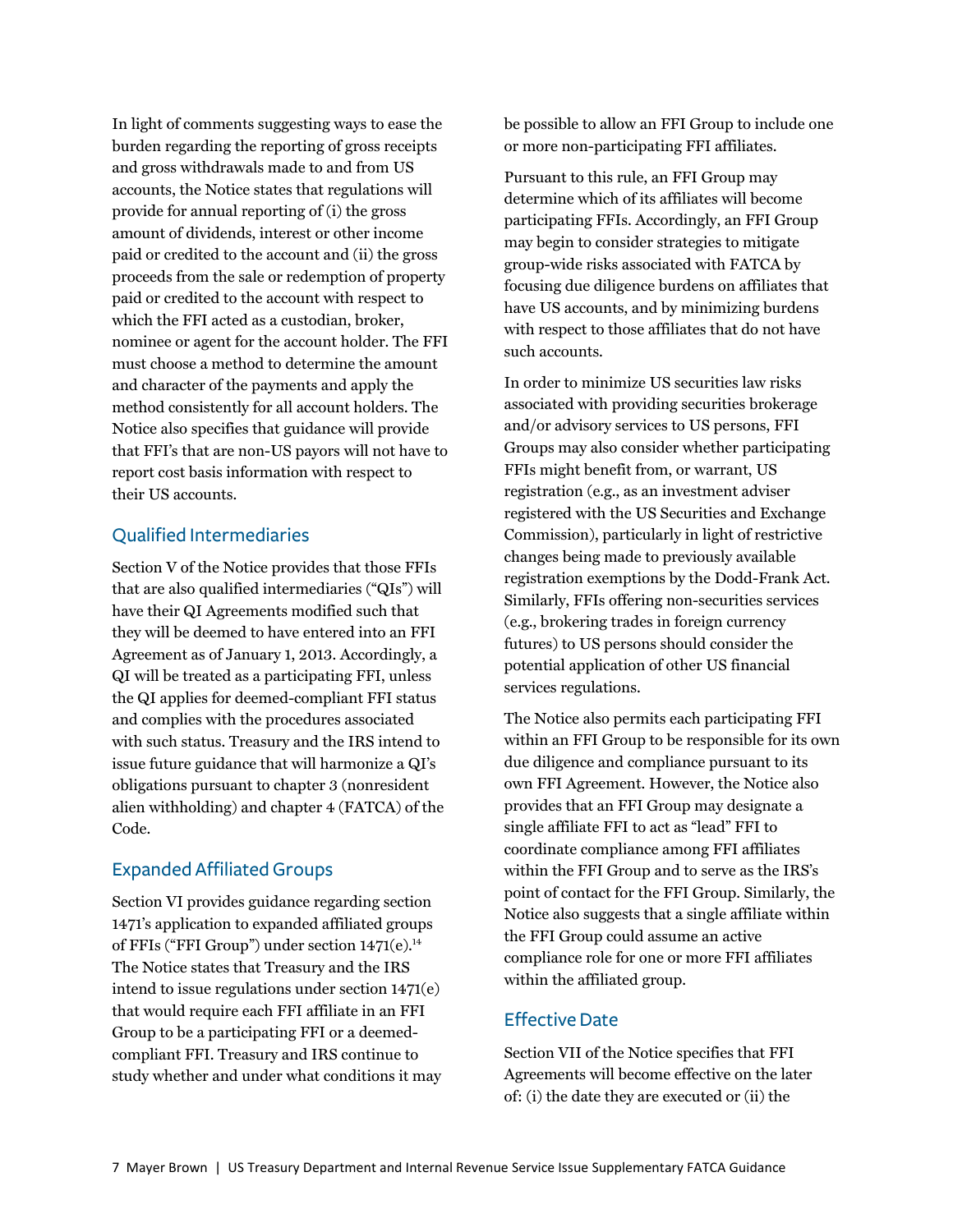<span id="page-7-0"></span>effective date of section 501 of the HIRE Act (which applies to payments made after December 31, 2012).

# Endnotes

- <sup>1</sup> The term "FATCA" is an acronym referring to the Foreign Account Tax Compliance Act of 2009, proposed legislation which was substantially incorporated into Subtitle A of Title V of the Hiring Incentives to Restore Employment (HIRE Act). Pub. L. No. 111-147 (Mar. 18, 2010).
- 2 All references herein, unless specified, are to the Internal Revenue Code of 1986, as amended, and the regulations thereunder.
- 3 Notice 2010-60, 2010-37 I.R.B. 329 (Aug. 27, 2010). For more information, please see our September 16, 2010 Legal Update "US IRS Issues Preliminary FATCA Guidance Establishing Due Diligence Procedures and Information Reporting Rules for Foreign Financial Institutions," available at

[http://www.mayerbrown.com/publications/article.asp?id=](http://www.mayerbrown.com/publications/article.asp?id=9644&nid=6) 9644&nid=6.

- 4 Account holders of jointly held accounts will be attributed the full balance or value of the joint account for purposes of determining the combined balance or value of that account holders associated accounts.
- 5 If the client has a US birthplace the RM must obtain a written statement from the client regarding his or her renunciation of US citizenship.
- 6 All written requests related to this search must be retained by the FFI for 10 years.
- 7 As a preliminary matter, it is not entirely clear whether this requirement would require retesting of the accounts ("[f]rom among the accounts that are not identified as US accounts in Step 1…").
- 8 Section 1471(b)(1)(D).
- <sup>9</sup> Section 1471(d)(7); *See also* section 1473(1)(A) (defining the term "withholdable payment" as "(i) any payment of interest (including any original issue discount), dividends, rents, salaries, wages, premiums, annuities, compensations, remunerations, emoluments, and other fixed or determinable annual or periodical gains, profits, and income, if such payment is from sources within the United States, and (ii) any gross proceeds from the sale or other disposition of any property of a type which can produce interest or dividends from sources within the United States.")
- 10 As a general matter, an FFI's total assets include the gross value (unreduced by liabilities or other obligations) of: (i) all balance sheet assets, and (ii) to the extent provided in future guidance off-balance sheet assets. Assets would be

valued pursuant to valuations used on quarterly financial statements or, if no quarterly financial statements are produced, on the most recently issued financial statement. Total assets, however, exclude assets held in custodial accounts of the FFI.

 An FFI's US assets include all assets to the extent such assets could give rise to a passthru payment (e.g., stock that produces US source income, interests in an FFI that directly own stock that produces US source income or, interests in an FFI that indirectly owns (through another FFI) stock that produces US source income). For this purpose, stock of a non-financial foreign entity is treated as a non-US asset, without regard to whether such stock could give rise to a passthru payment. Obligations that are exempt from FATCA withholding by reason of the so-called grandfathered obligation rule are not treated as US assets for purposes of determining an FFI's PP%.

- $11$  An alternative transition method for calculating PP% is also provided in the Notice. This method would effectively permit an FFI to determine PP% using a blended rate over a specified period.
- <sup>12</sup> The PP% for a non-participating FFI is 0, presumably so that no additional withholding tax is imposed on the payment to a non-participating FFI or recalcitrant account holder further up the chain of payment.
- $13$  For instance, guidance is needed to address payments made after FATCA's December 31, 2012 effective date and the first quarter of 2013 when FFIs would be first required to publish their PP%.
- $14$  Section 1471(e) defines an expanded affiliated group by reference to the section 1504 affiliated group rules but utilizes a more than 50 percent test of ownership (by vote or value), in lieu of the at least 80 percent test used in section 1504. Partnerships and other non-corporate entities may be treated as part of the expanded affiliated group if more than 50 percent (by value) of the beneficial interests in the entity is directly or indirectly owned by a member of the expanded affiliated group.